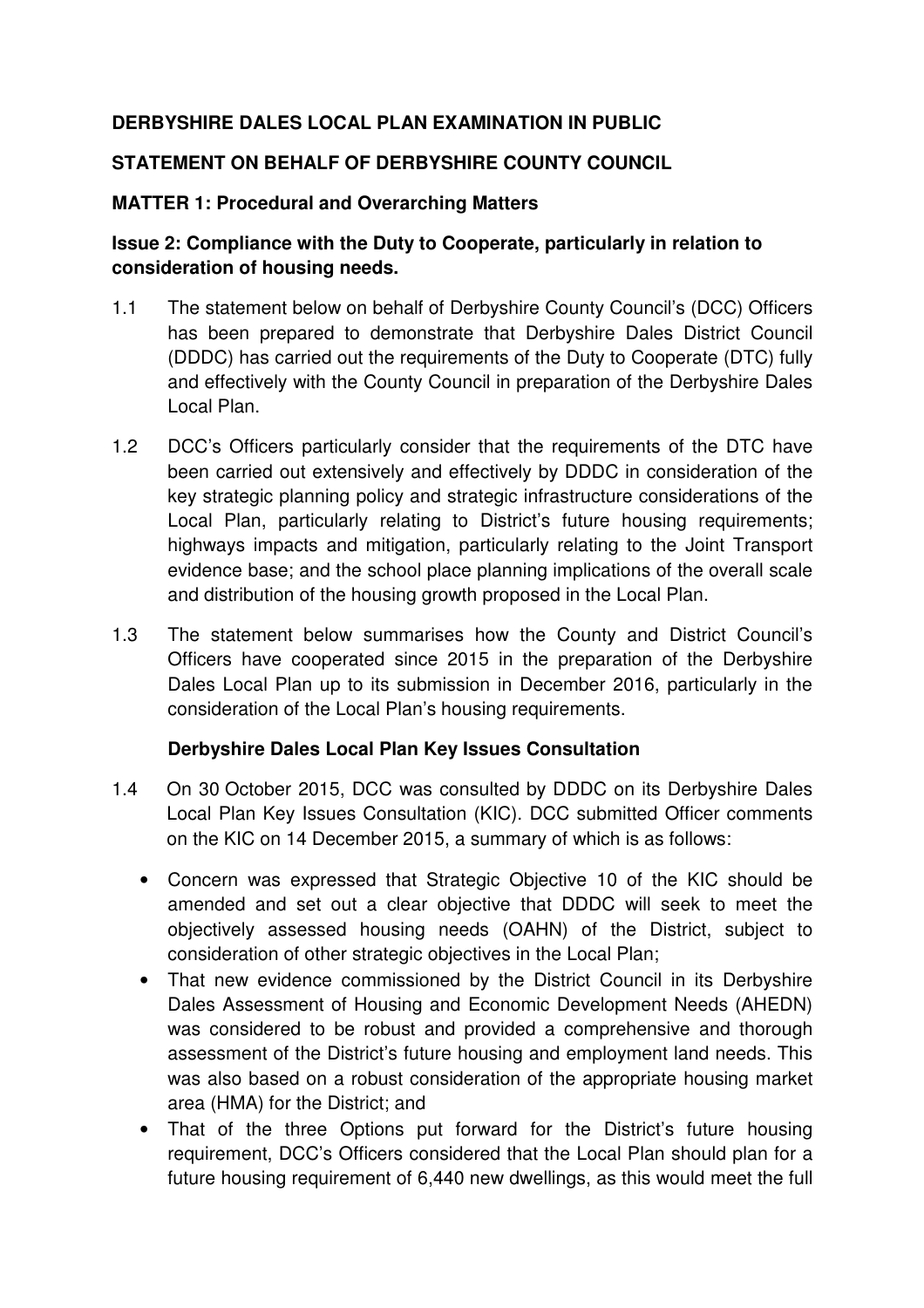OAHN's of the District recommended in the AHEDN and required by paragraph 47 of the National Planning Policy Framework (NPPF).

## **Draft Derbyshire Dales Local Plan**

- 1.5 DDDC consulted DCC on the Draft Derbyshire Dales Local Plan (DLP) on 7 April 2016, on which DCC submitted extensive Member and Officer comments on 19 May 2016. The Officer comments indicated that:
	- It was welcomed and supported that Strategic Objective 10 had been amended in accordance with DCC's comments on the KIC, which indicated that the District Council would seek to meet the OAHNs of the District subject to consideration of other strategic Objectives in the Local Plan; and
	- Welcomed the indication in the Local Plan that DDDC would seek to meet as much of the OAHN of 6,440 dwellings within the District and that, under the DTC, the District Council was in discussions with its neighbouring local planning authorities (LPAs) to determine the extent to which these LPAs were able to accommodate some of the identified shortfall of 425 dwellings to meet the OAHN requirement in full (see below).

## **Derbyshire Dales District Council's Duty to Cooperate Letter to Local Planning Authorities in Derbyshire**

- 1.6 On 19 April 2016, DDDC wrote to all the LPAs in Derbyshire, including DCC, setting out the position above in its DLP and inviting each LPA to formally consider whether it was able to accommodate some of the unmet housing need in Derbyshire Dales District within their area.
- 1.7 Councillor Anne Western (Leader of DCC) wrote to Councillor Lewis Rose (Leader of DDDC) on 13 May 2016, indicating that the County Council would undertake to assist the District Council in seeking to meet its unmet housing needs by:
	- Identifying land in the County Council's ownership that might be suitable for housing and potential allocation in the Local Plan (4 sites were identified);
	- Through its Officer representation on the Northern HMA Local Plan Liaison Group (LPLG) with Officers from Bolsover District, Chesterfield Borough and North East Derbyshire District Councils; and the Derby HMA Core Strategy Coordination Group (CSCG), with Officers from Amber Valley, Derby City and South Derbyshire District Councils, the County Council's Officers would liaise with Officers on the LPLG and CSCG on DDDC's behalf, to ascertain whether there was scope for their areas to accommodate any of the unmet housing need in Derbyshire Dales.

## **Derbyshire Dales Local Plan - Pre-Submission Draft Plan**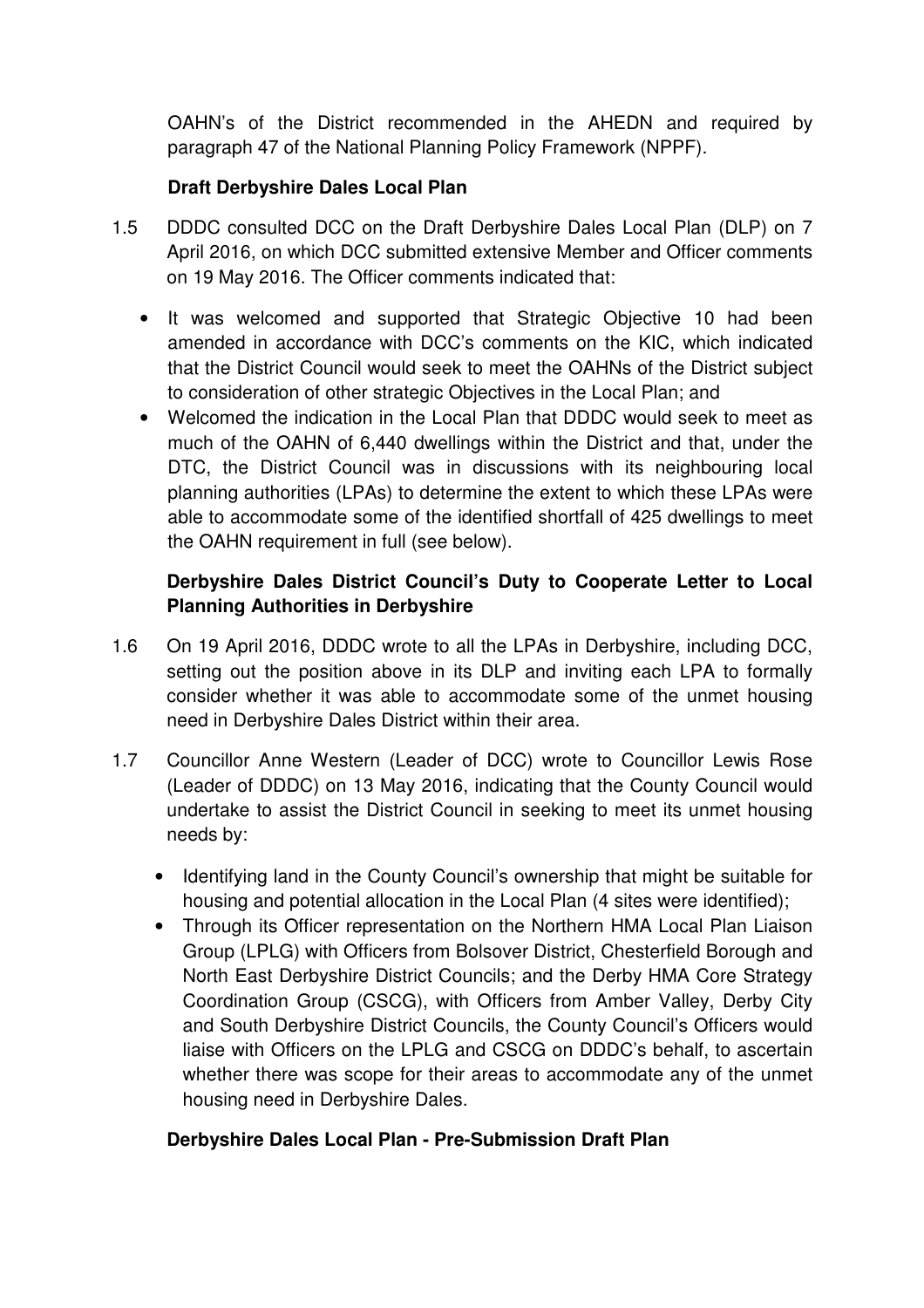- 1.8 On 10 August 2016, DDDC consulted DCC on its Derbyshire Dales Local Plan - Pre-Submission Draft Plan (PSDP). DCC submitted extensive Member and Officer comments on the PSDP on 22 September 2016. In summary, DCC's Officer comments:
	- Reaffirmed support for the OAHN requirement of 6,440 dwellings set out in the PSDP and as recommended by the AHEDN as this piece of evidence was considered to be fully compliant with the requirements of the NPPF and National Planning Practice Guidance (NPPG) and was a comprehensive and robust piece of evidence;
	- Fully supported DDDC's proposals to meet the full OAHN requirement within the District as set out in the Policy S6 of PSDP and the identification of sufficient land to meet the requirement in full (6,571 dwellings). It was noted that following DDDC's letter to all its adjoining LPAs on 19 April 2016, none of the LPAs was in a position to accommodate any of the OAHNs arising in Derbyshire Dales District; and
	- Recommended that the District Council should carry out / commission further 'sensitivity testing' work to consider the implications of the 2014-based Sub-National Household Projections on the District's OAHN, as the AHEDN was based on the previous set of projections in the 2012-based Sub-National Household Projections (see further comments below).

# **Objectively Assessed Housing Need – District Only Figure**

- 1.9 In its consultation responses on the KIC, DLP and PSDP, DCC's Officers consistently considered that the AHEDN was a comprehensive and robust piece of evidence. The AHEDN provided a comprehensive assessment of the housing market area that was appropriate for the District, concluding that the northern part of the District should be defined as falling within a Sheffield focussed HMA with some inter-relationships between the north of the District and High Peak Borough, particularly Buxton. The Southern part of the District falls within a wider Derby-focussed HMA, while the central part falls within an area of overlap between the northern and southern HMAs.
- 1.10 The AHEDN recommended an OAHN requirement for the District as a whole of 6,440 dwellings over the Plan period, having taken account of the three HMAs above. The recommendation of District only OAHN figure is fully consistent with the approach taken in all of the Strategic Housing Market Assessments (SHMAs) and OAHN studies that the County Council's Officers are familiar with and which have been commissioned elsewhere in Derbyshire and Nottinghamshire, particularly:
	- Review of Objectively Assessed Housing Needs in Light of 2012-Based Sub-National Population Projections for the Derby Housing Market Area – Final Report (G L Hearne November 2014);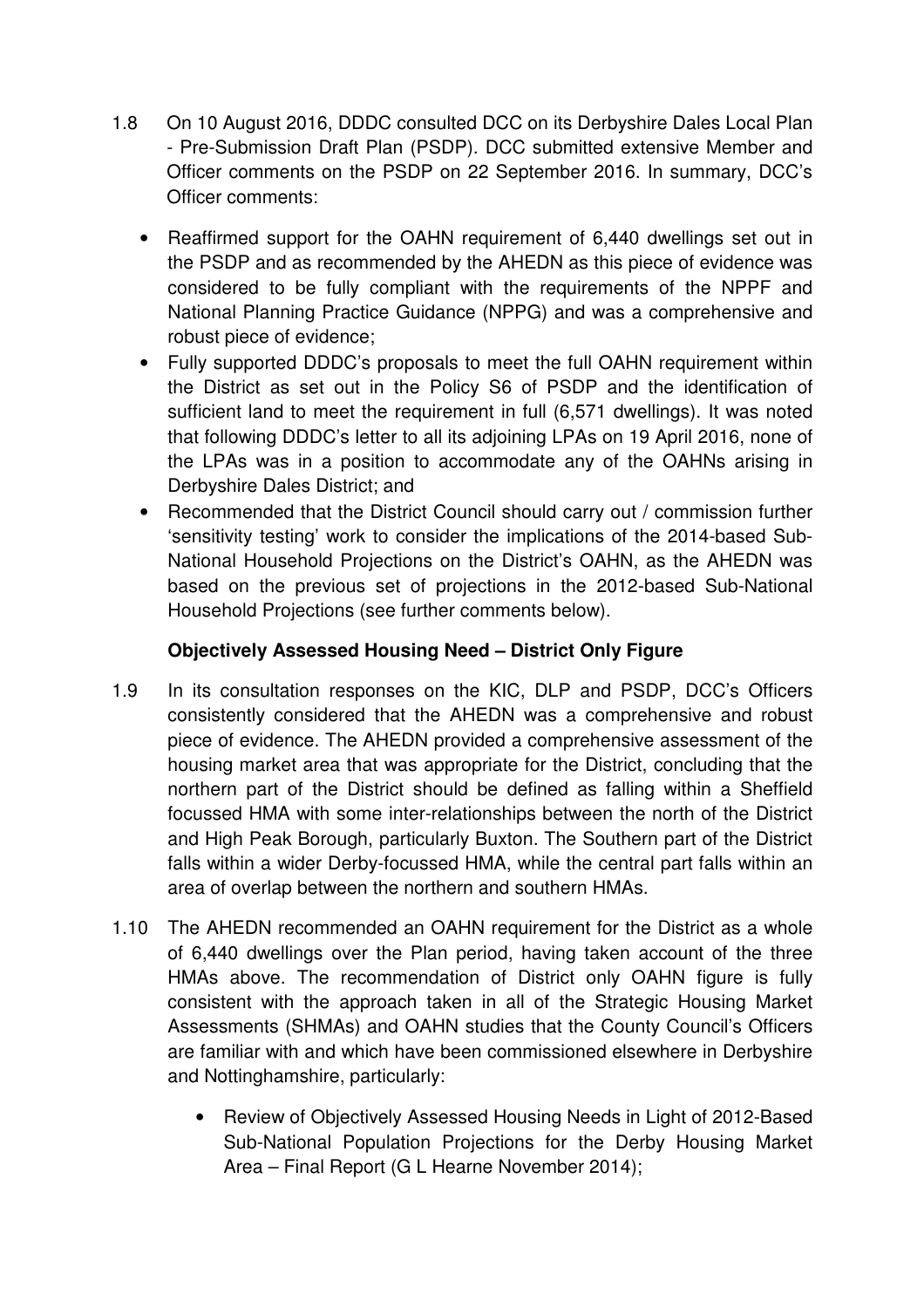- North Derbyshire and Bassetlaw Strategic Housing Market Assessment Final Report (G L Hearne November 2013);
- High Peak Housing Needs Study 2012-based Sub National Household Projections Update May 2015 (Nathaniel Lichfield & Partners); and
- Nottingham Outer Strategic Housing Market Assessment (October 2015) (G L Hearne).
- 1.11 Each of these studies has recommended an OAHN requirement for the respective HMAs as a whole and then disaggregated this requirement for their constituent city/district/borough administrative areas as a whole. This has been the case, not least because key statistical evidence, particularly ONS Sub-National Population Projections and CLG's Sub-National Household Projections are only published at a whole district level geography and not disaggregated below this geographical level. This makes any meaningful assessment of housing needs below this geographical level very difficult and largely based on assumption and guesswork.
- 1.12 The Inspector may wish to be aware that the housing needs studies for the High Peak HMA and Derby HMA referred to in paragraph 1.10 above, have not been challenged as being unsound or fundamentally flawed by the respective Inspectors who have recently carried out examinations into the High Peak Local Plan (2015), South Derbyshire Local Plan Part 1 (November 2015) and Derby City Local Plan Part 1 Core Strategy (April 2016).
- 1.13 For the reasons above, the approach taken in the AHEDN for Derbyshire Dales is considered to be a robust approach for assessing the District's future housing needs.

# **The Implications of Housing Needs in Adjoining Housing Market Areas to Derbyshire Dales**

- 1.14 Derbyshire Dales District is adjoined to the south and south-east by the Derby HMA comprising the local authority areas of Amber Valley Borough, Derby City and South Derbyshire District; to the north-east and east, by the North Derbyshire and Bassetlaw HMA comprising the local authority areas of Bolsover District, Chesterfield Borough and North East Derbyshire District Councils in Derbyshire and Bassetlaw District Council in Nottinghamshire; and to the north-west by the High Peak HMA comprising the local authority area of High Peak Borough Council.
- 1.15 OAHN studies or SHMAs have been carried out in the last few years for all the HMAs referred to above. A more detailed assessment is provided in the appendix to this statement but a summary is provided below of the OAHN recommendations of these studies and details of how each of the local authorities is meeting its needs in their adopted or emerging Local Plans.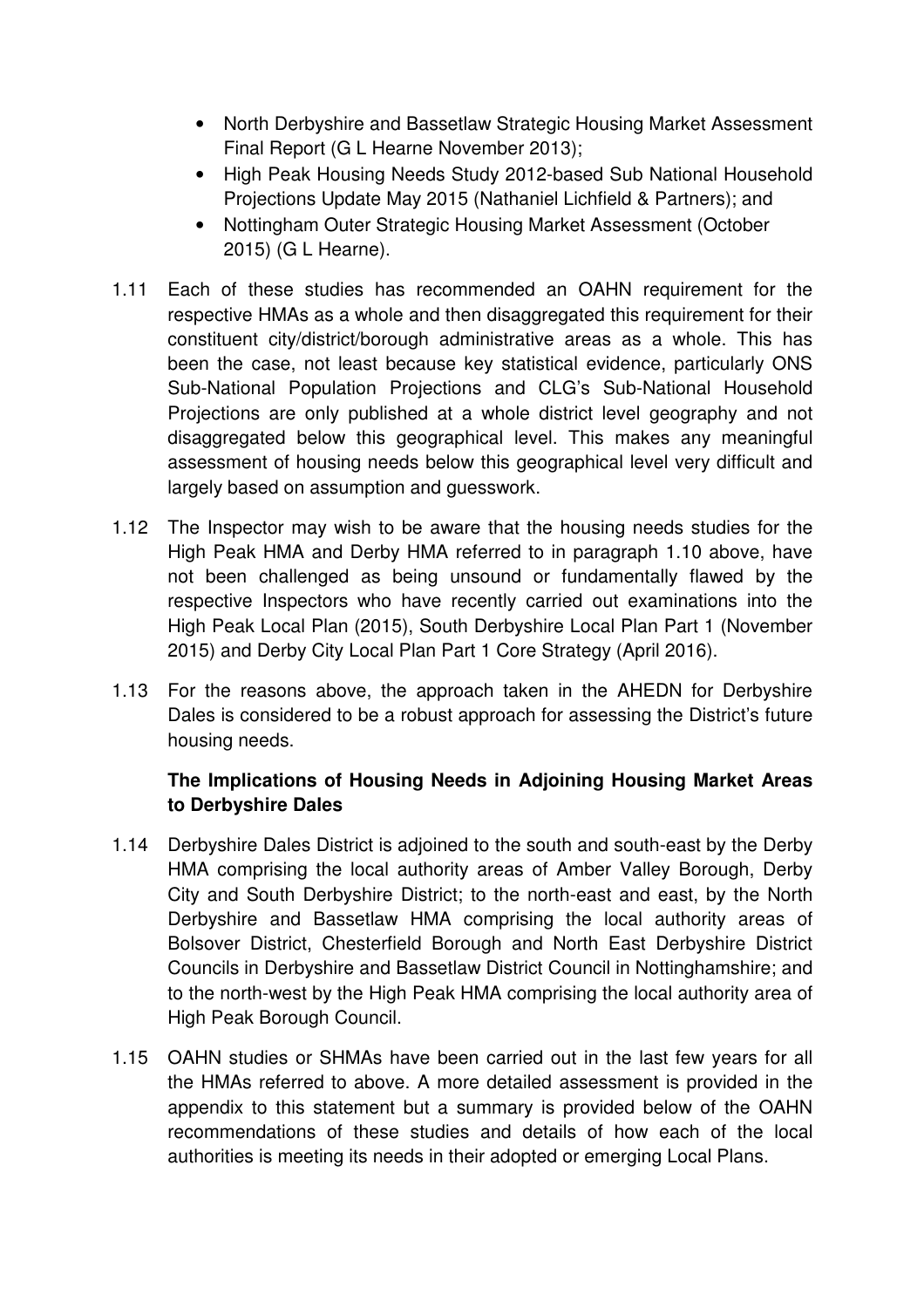## Derby HMA

- 1.16 The OAHN study carried out by G L Hearne for the Derby HMA recommended an OAHN of 33,388 dwellings over the period 2011 to 2028. Through their emerging and adopted Local Plans the three local authorities are planning to meet the OAHN for the Derby HMA in full as follows:
	- Amber Valley Draft Local Plan (March 2017) proposes a housing requirement of 9,770 dwellings over the period 2011 – 2028;
	- Adopted Derby City Local Plan Part 1 Core Strategy (January 2017) proposes a housing requirement of 11,000 dwellings over the period 2011 – 2028;
	- Adopted South Derbyshire Local Plan Part 1(June 2016) proposes a housing requirement of 12,618 dwellings over the period 2011 – 2028.

## North Derbyshire and Bassetlaw HMA

- 1.17 The North Derbyshire and Bassetlaw SHMA carried out by G L Hearne recommended an OAHN for the North Derbyshire and Bassetlaw HMA of 23,600 – 27,000 (1,180 – 1,350 dwellings pa) between 2011 and 2031. Through their emerging and adopted local plans the three local authorities in Derbyshire are planning to meet the OAHN in full as follows:
	- Bolsover District Consultation Draft Local Plan (November 2016) proposes to make provision for 3,600 (240 pa) from 2018 – 2033;
	- Chesterfield Borough Local Plan Consultation Draft (January 2017) proposes to make provision for 4,629 dwellings (272 per annum) over the period 2016 to 2033;
	- North East Derbyshire Local Plan Consultation Draft (March 2017) proposes to make provision for 6,600 dwellings (300 pa) over the period 2013 – 2033;

## High Peak HMA

1.18 The High Peak Housing Needs Study by Nathaniel Lichfield & Partners recommended an OAHN for High Peak Borough of between 310 and 350 dwellings pa (6,200 and 7,000 dwellings) from 2011 to 2031 based on a range of growth scenarios. The Adopted High Peak Local Plan (April 2016) makes provision for 7,000 (350 pa) dwellings between 2011 and 2031.

## **Overall Implications**

1.19 On the basis of the above, the Inspector can be satisfied that all of the neighbouring local planning authorities to Derbyshire Dales District are proposing to meet their OAHNs in full in either their adopted or emerging Local Plans. There is no requirement, therefore, for Derbyshire Dales District to accommodate any potential unmet housing need arising in any adjoining local authority in Derbyshire. Conversely, as the Derbyshire Dales Local Plan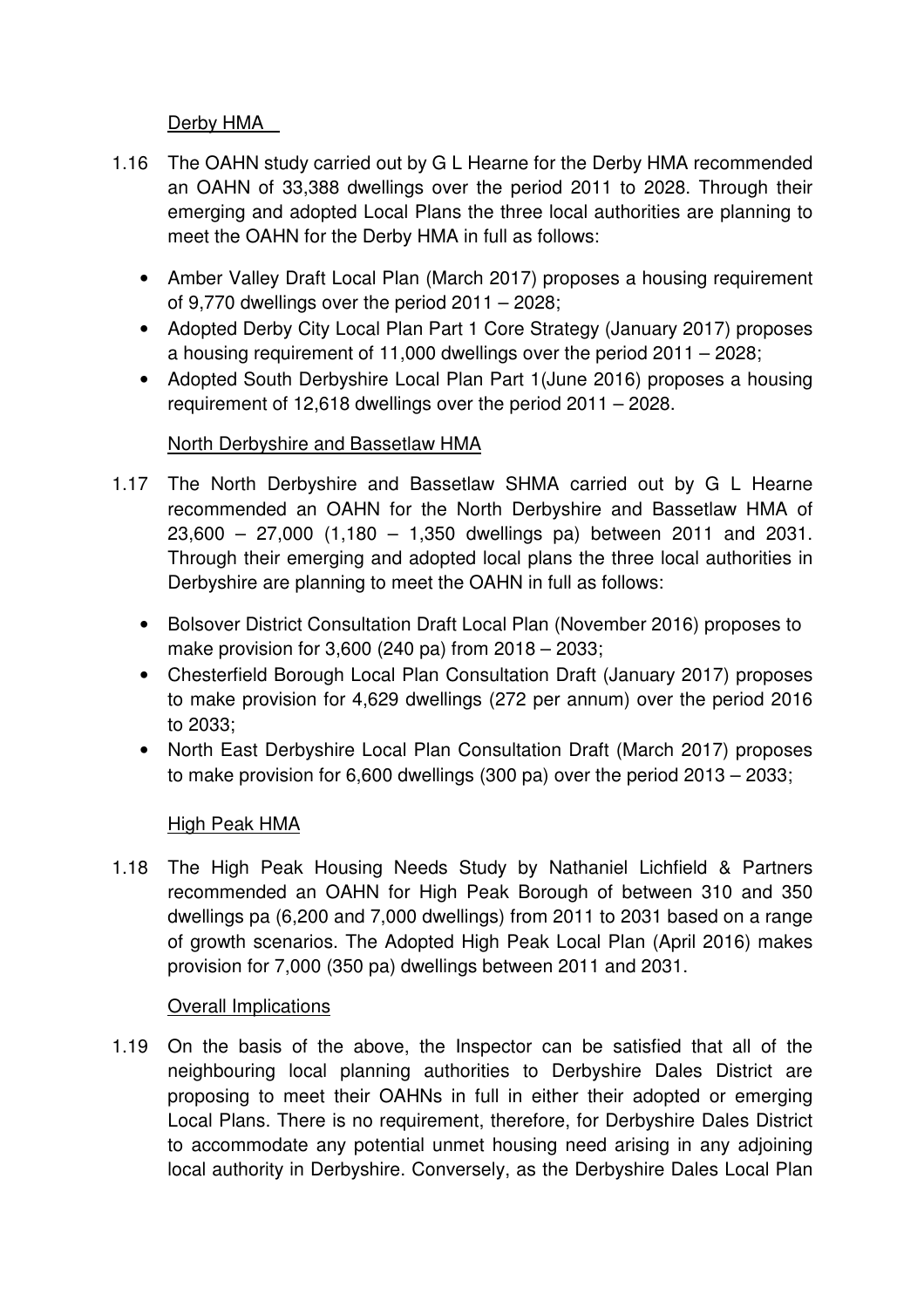Submission is proposing to meet the OAHN of 6,440 dwellings in full, there is no requirement for any potential unmet housing need arising in Derbyshire Dales to be met in any adjoining local authority area in Derbyshire.

#### **Implications of 2014 - Based Sub-National Household Projections**

- 1.20 In its comments on the PSDP, DCC's Officers recommended that the District Council should carry out / commission further 'sensitivity testing' work to consider the implications of the 2014-based Sub-National Household Projections on the District's OAHN, as the AHEDN was based on the previous set of projections in the 2012-based Sub-National Household Projections.
- 1.21 This view was largely based on a preliminary analysis that DCC's Officers had undertaken of the 2014-based Sub National Household Projections which indicated that they were likely to have significant impact on the District's OAHN and particularly be likely to imply a future housing requirement significantly below that of 6,440 set out in the PSDP.
- 1.22 A broad comparison of the 2012-based Sub-National Household Projections with the 2014-based Sub National Household Projections for Derbyshire (including Derby City) and Derbyshire Dales District is set out below.

| <b>Derbyshire</b> | Households 2013 Households 2033 |         | Difference |
|-------------------|---------------------------------|---------|------------|
| <b>2012 SNHP</b>  | 441,000                         | 508,000 | $+67,000$  |
| <b>2014 SNHP</b>  | 441,000                         | 502,000 | $+61,000$  |

|                  | <b>Derbyshire Dales</b> Households 2013 Households 2033 |        | Difference |
|------------------|---------------------------------------------------------|--------|------------|
| <b>2012 SNHP</b> | 31,000                                                  | 36,000 | $+5,000$   |
| <b>2014 SNHP</b> | 31,000                                                  | 34,000 | $+3,000$   |

- 1.23 It is clear from the above, that the position in Derbyshire Dales is that the latest 2014-based Sub National Household Projections indicate a level of household growth over the period 2013 to 2033 of approximately 2,000 households lower than was previously indicated by the 2012-based projections. This is similar to the broad pattern for Derbyshire as a whole. The implications of the above assessment are that the OAHN for Derbyshire Dales over the Local Plan period is likely to be significantly less than the 6,440 dwellings set out in the PSDP.
- 1.24 In this respect, DCC's Officers are aware that DDDC has commissioned G L Hearne to undertake further sensitivity testing of the AHEDN in the light of the 2014-based Sub-National Household Projections (Examination Document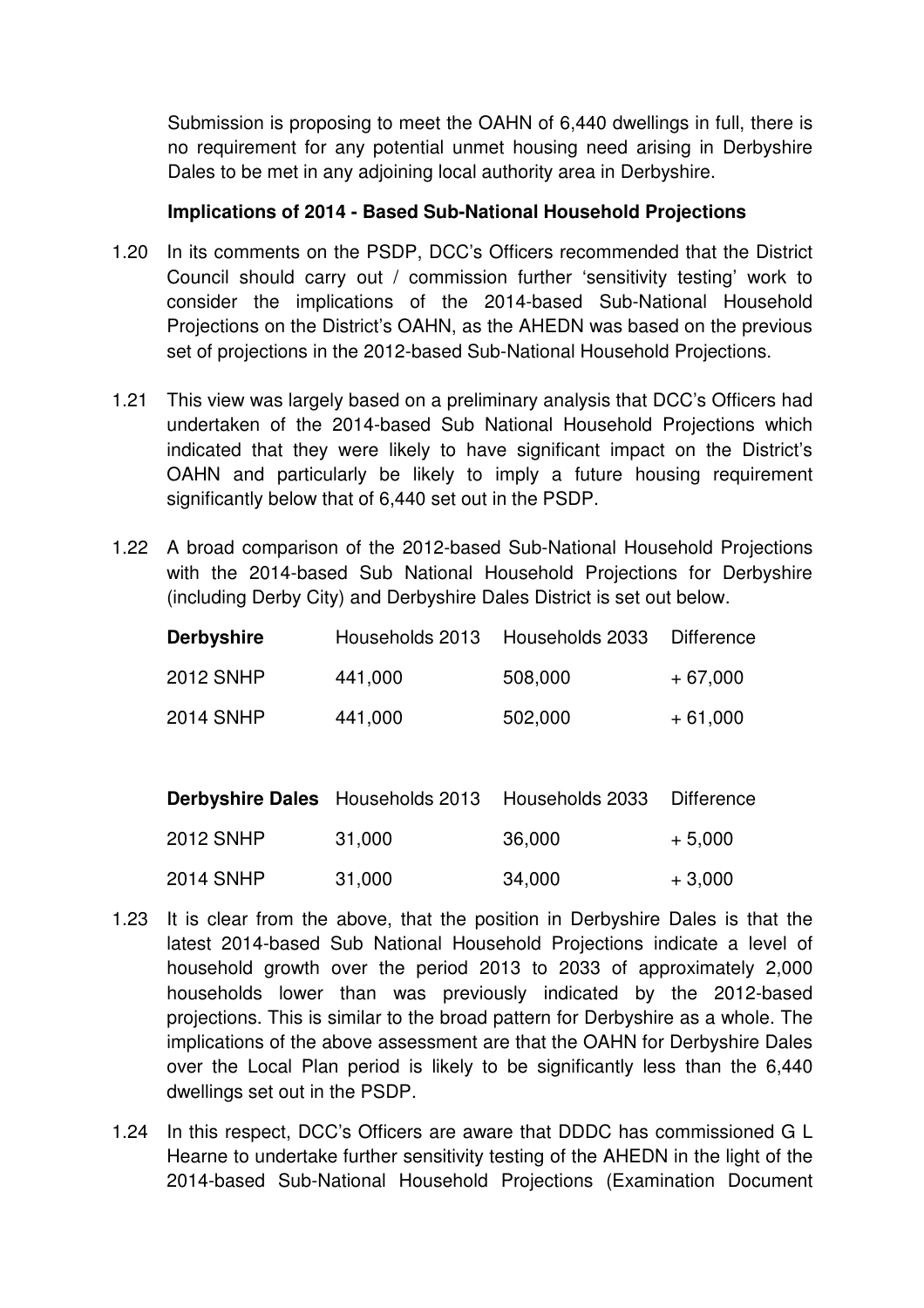EX/03). Based on a consistent approach in the AHEDN, it is noted that the final report by GL Hearne recommends a revised OAHN for Derbyshire Dales of 5,680 dwellings over the Plan period. The Derbyshire Dales Local Plan is therefore proposing a housing target significantly in excess of its OAHNs based on the most up-to-date evidence.

Steve Buffery Principal Planner Derbyshire County Council 11 April 2017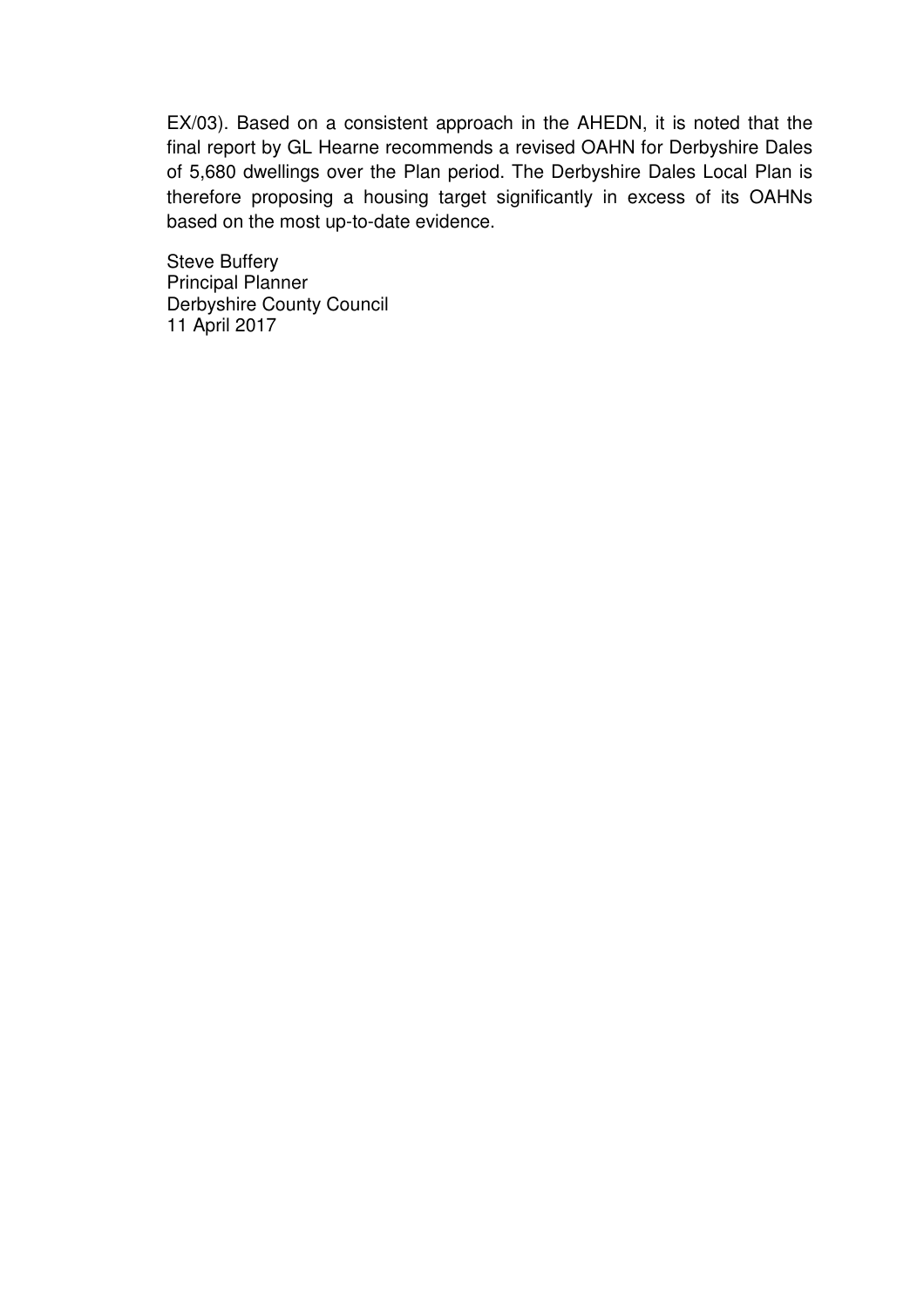## **APPENDIX 1:**

# **Objectively Assessed Housing Needs Studies and Local Plan Housing Targets in Housing Market Areas Adjoining Derbyshire Dales District**

## **Derby Housing Market Area**

## **Study**

Review of Objectively Assessed Housing Needs in Light of 2012-Based Sub-National Population Projections for the Derby Housing Market Area – Final Report (G L Hearne November 2014)

Recommended OAHN for Derby HMA: 33,388 dwellings 2011 - 2028

Derby HMA OAHN of 33,388 dwellings was agreed by Amber Valley and South Derbyshire Local Plan Inspectors following Joint EIP Hearing Session November 2014.

Derby City's OAHN was also agreed by the Inspectors as being 16,000 dwellings. Inspectors accepted that due to capacity constraints, Derby City could only accommodate 11,000 of its OAHN. The residual of 5,000 dwellings would therefore need to be provided in Amber Valley Borough and South Derbyshire District.

(Note: Amber Valley Local Plan Part 1 Core Strategy was subsequently withdrawn in December 2015)

Local Plan Proposed Housing Targets

- Amber Valley: 9,770 dwellings 2011 2028 Amber Valley Draft Local Plan (March 2017) – includes 2,375 dwellings contributing to Derby City's OAHN.
- Derby City: 11,000 dwellings 2011 2028 Adopted Derby City Local Plan Part 1 Core Strategy (January 2017).
- South Derbyshire: 12,618 dwellings 2011 2028 Adopted South Derbyshire Local Plan Part 1 (June 2016) – includes around 2,600 dwellings to meet Derby City's OAHN.

# **Northern Housing Market Area**

**Study** 

North Derbyshire and Bassetlaw Strategic Housing Market Assessment Final Report (G L Hearne November 2013)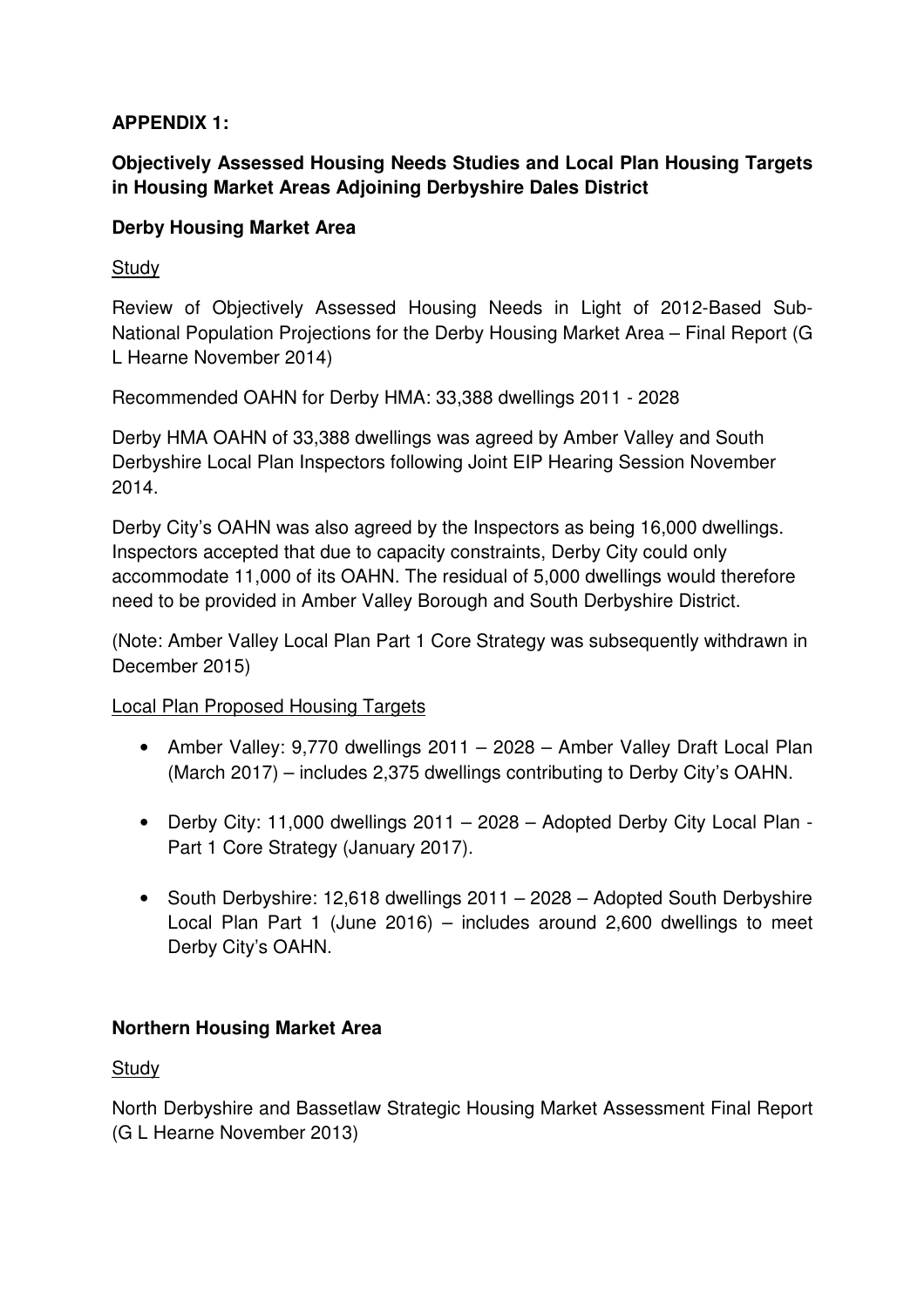Recommended OAHN for North Derbyshire and Bassetlaw HMA: 1,180 – 1,350 dwellings pa (23,600 – 27,000 total) between 2011 and 2031

Recommended OAHN for Districts:

- Bassetlaw:  $435 500$  dwellings  $(8,700 10,000$  total)
- Bolsover:  $235 240$  dwellings  $(4,700 4,800$  total)
- Chesterfield:  $240 300$  dwellings  $(4.800 6.000$  total)
- North East Derbyshire: 270 310 dwellings (5,400 6,200 total)

## Local Plan Proposed Housing Targets

- Bassetlaw: 6,000 dwellings (350 pa) 2010 2028 Bassetlaw Adopted Core Strategy 2011
- Bolsover: 3,600 (240 pa) 2018 2033 Bolsover District Consultation Draft Local Plan (November 2016)
- Chesterfield: 4,629 dwellings (272 per annum) over the period 2016 to 2033 Chesterfield Borough Local Plan Consultation Draft (January 2017).
- North East Derbyshire: 6,600 dwellings (300 pa) North East Derbyshire Local Plan Consultation Draft (March 2017)

## **High Peak HMA**

## **Study**

High Peak Housing Needs Study 2012-based Sub National Household Projections Update May 2015 (Nathaniel Lichfield & Partners)

Recommended OAHN for High Peak Borough: Range between 310 and 350 dwellings pa (6,200 and 7,000 dwellings in total) 2011 to 2031, based on a range of growth scenarios.

## Local Plan Proposed Housing Target

• High Peak: 7,000 (350 pa) dwellings 2011 to 2031 – Adopted High Peak Local Plan (April 2016)

## **Nottingham Core Housing Market Area**

## **Study**

Broxtowe, Erewash, Gedling and Nottingham City Housing Background Paper (June 2012); Greater Nottingham Household Projections Background Paper (June 2012);